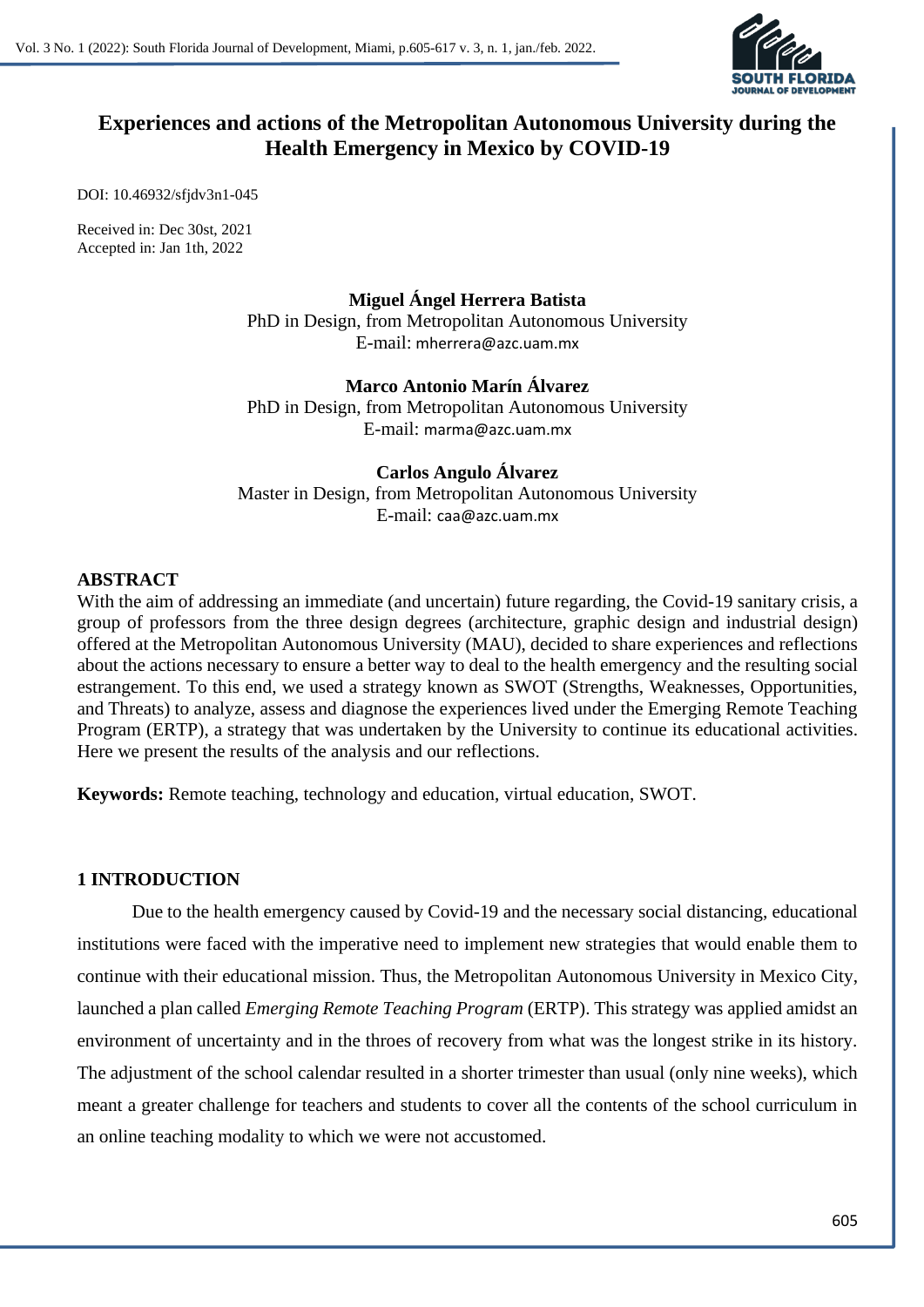

The ERTP stated as a specific objective "To ensure the continuity of university education, as well as the submission of global and recovery assessments with the involvement of academics, to whom advice and technical support would be provided, without jeopardizing the university community's health in the context of the health emergency imposed by the COVID-19 pandemic" (Morales Franco, 2020: 3). The Project was based on "diverse initiatives in regard to the modernization of teaching at the university", with the aim of "developing proposals for educational innovation capable of being implemented at the university" (UAM, 2020: 1). In this way, professors and students proceeded to carry out the teaching activities mediated with the own technological equipment and internet infrastructure that each one of us had, in addition to the technological support that MAU offered, such as the Zoom platform, Moodle and Google resources.

In order to evaluate the experience lived during the first quarter under ERTP and, aware that the scenario would not change in the short term, the authors of this paper decided to analyze what happened in the light of the educational experience that this situation brought with it. To do so, we used a Strategic Planning tool known as SWOT, which is used to identify the Strengths, Weaknesses, Opportunities, and Threats of an institution, due we truly believe that this technique "facilitates free-form discussion and helps to identify key criteria and issues surrounding a problem or decision" (Information Resources Management Association, 2015: 1003). In this regard, Humphrey also thinks that SWOT is helpful to "identify for a company the internal strengths and weaknesses that are relevant in meeting external opportunities and threats, in particular situations" (in Mariani, Greggio, & Gino, 2017: 40), similarly Olsen agrees that SWOT allows "to build on your company's strengths; shore up the weaknesses; capitalize on the opportunities; and recognize the threats" (Olsen, 2007: 38). For Agarwal (2016) ""SWOT is a simple, structured and powerful analytical framework for problem-solving" (Aditi Agarwal, 2016: 32).

#### **Our experiences with PEER supported by SWOT**

#### **2 STRENGTHS**

The first step was to analyze our own strengths, i.e., to identify the internal factors that are particularly useful to achieve success in the challenge. According to Quincy et al., strengths "are aspects or characteristics of the business, or project teams that give it an advantage over others" (Quincy et al., 2012: 1). In the same sense Agarwal says that "Strengths are the internal factors that are favorable to an organization, program or project such as culture, expertise, experience, resources etc." (Aditi Agarwal, 2016:33) Strengths are, then, all those characteristics that constitute internal potentialities that enable us to address the challenges with a higher possibility of success. In this case, we may highlight the following.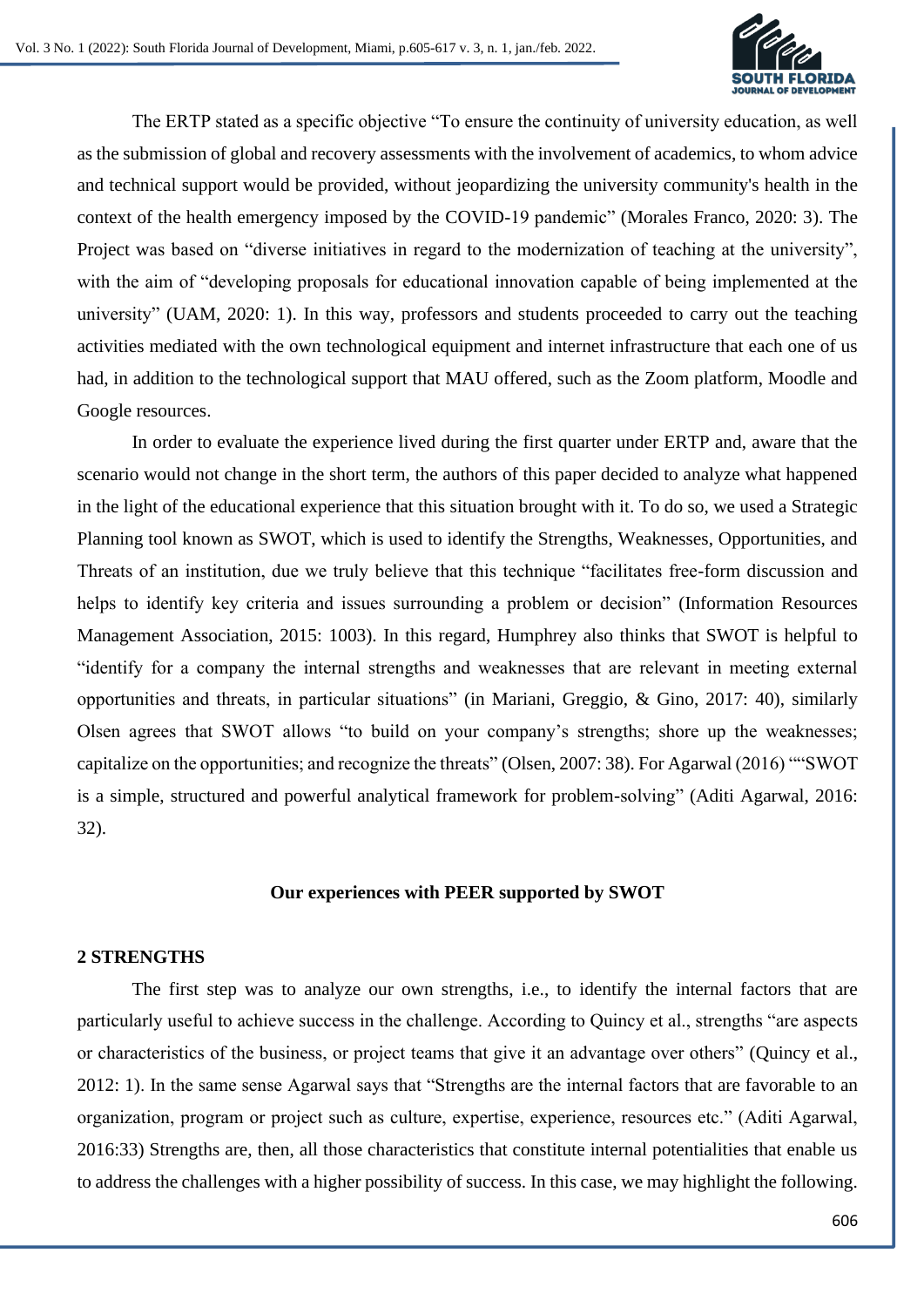

# 2.1 CHALLENGES IN REMOTE DESIGN EDUCATION

One of the most important strengths we identified was, at the same time, one of the major challenges: the development of skills, attitudes, values, and the generation of knowledge that characterizes the discipline of design and that defines the graduate profile of our students; all this remotely.

As we know, within all the plans and programs of the Design degrees, there are very different kinds of contents. Some courses focused on theoretical issues, while some others are centered on practical issues and others more in theoretical-practical contents.

On the other hand, there are certain kinds of courses in which the learning experience needs to be really linked to the handling of tools or instruments and that find their reason d'être in the development of specific skills and knowledge. Similarly, are subjects such as descriptive geometry, drawing, graphic expression, etc.

# 2.2 LEARNING BY DOING: THE DIDACTICS OF DESIGN

Another essential characteristic in the design education is linked to the knowledge, skills, attitudes, and values inherent to design, which determines the students' graduation profile. The teaching of such knowledge and skills calls for specific didactic strategies. In this case, it is important to emphasize that some essential learning is achieved through the handling of equipment, instruments and tools, as we have said before. In this regard, the educational principle of "learning by doing" is essential, therefore, it is basically a matter of creating habits, which are a way of doing things, i.e., they are acquired from the principle of "learning by doing".

In addition to content related to the handling of tools and instruments, design education also focuses on the action of projecting and creativity, which are perhaps the characteristics that best distinguish our discipline.

Through the practice of designing, fundamental skills and characteristics of design are gradually developed. In this sense, once again, experience plays a central role in the development of these skills. That is to say, the continuous experience in the development of the design activity allows the student to establish fundamental connections in the exercise of design, such as the relationships between form and function or between structure and form.

Given the health contingency, teaching of contents focused on the principle of "learning by doing" presented an important challenge for the professors. In the case of project-based subjects, interaction through digital media was complicated, since in general, it took more time for professors to review their students' work and also hindered their collaborative participation, because in the modality of witnessing the exhibition of work and the collaborative opinion of all students is usually done in a group and public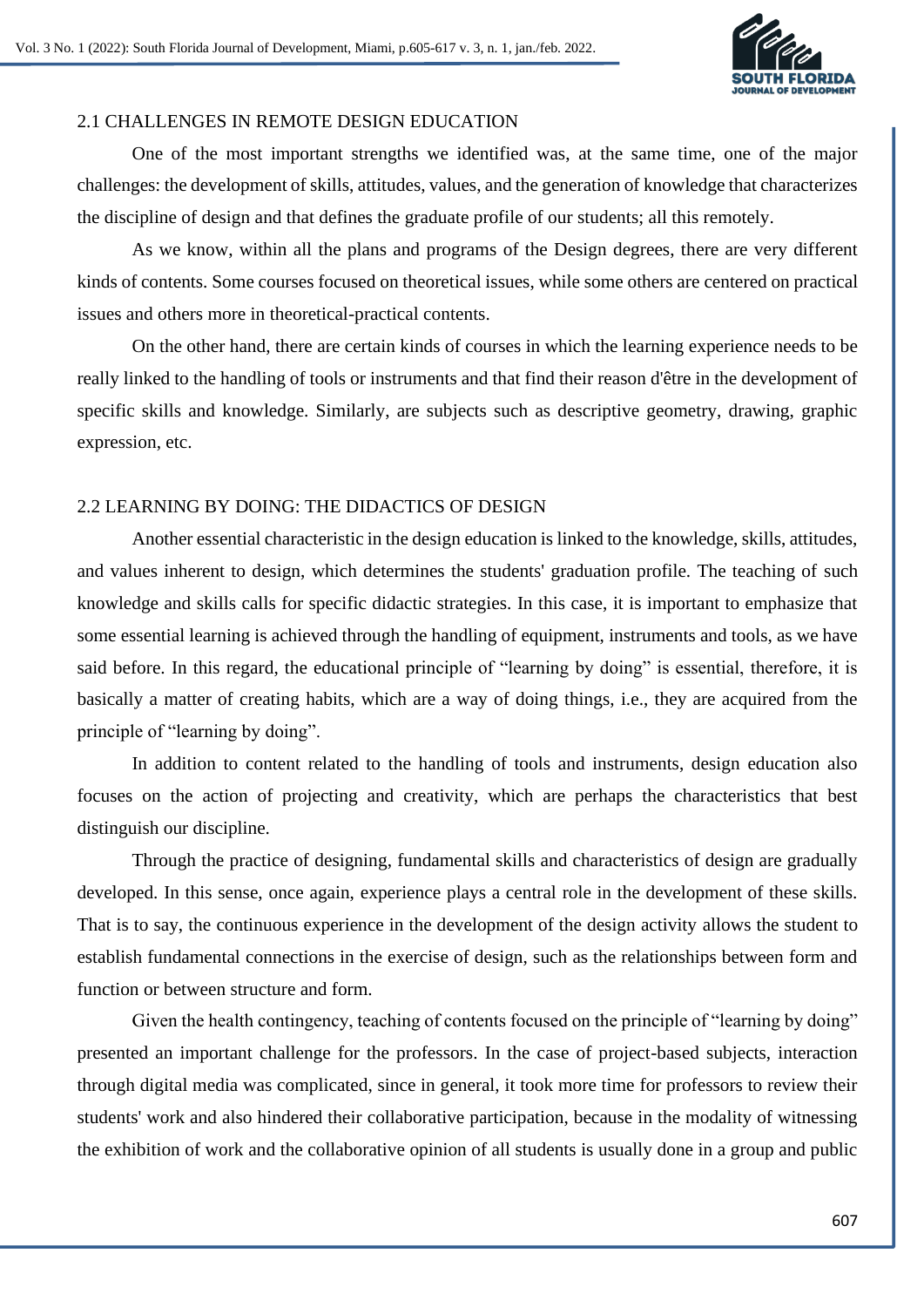

manner. No doubt, we must still await a little more time before technological advances available to the whole higher education communities enable a better and easier interactive teaching of this kind of courses.

On the other side, in courses focused on learning the skills to handle and operate tools and equipment, the challenge was greater. In this instance, the ideal would be to have "simulators" that would allow students to acquire the necessary experience in this regard.

As an example, we can use one of the courses taught by Professor Marco Antonio Marín Álvarez in the 20-I quarter, in particular the one that corresponds to Technological V (Introduction to Audiovisual Media), in the fifth quarter of the bachelor's degree in Graphic Communication Design.

The subject is focused on the production of various audiovisual materials such as audio voiceover, slideshows, animation and video, for which it requires the use of specialized equipment that we have had for a long time for such purposes in the Metropolitan Autonomous University, however, due to the health emergency it was not possible to use them; therefore, it was necessary to use free software and plan some exercises in which the students could carry out, but they did not have enough quality due to the lack of adequate supplies. In this way, the professor of the subject agreed with the students that once the situation is back to normal, they would request the workshops corresponding to the subject so that they have the necessary experience in the handling of such equipment, which is considered essential.

Figure 1. Photosequence of the *Story Telling* by the students Flores Gómez Guillermo, López Pedraza Andrea Samara, Rasgado Pérez Hannia Alejandra and Vargas Morán Alison Carolina, carried out as a final work for the subject Introduction to the Media Audiovisuals.



# **2.3 DESIGN AND USE OF EDUCATIONAL MATERIALS**

Another of the aspects discussed is related to the design and use of educational materials. As we have already pointed out, every discipline and every course focus on particular skills and knowledge. In this case, the subjects covered during the Pandemic were quite diverse, so the teaching materials were not the exception.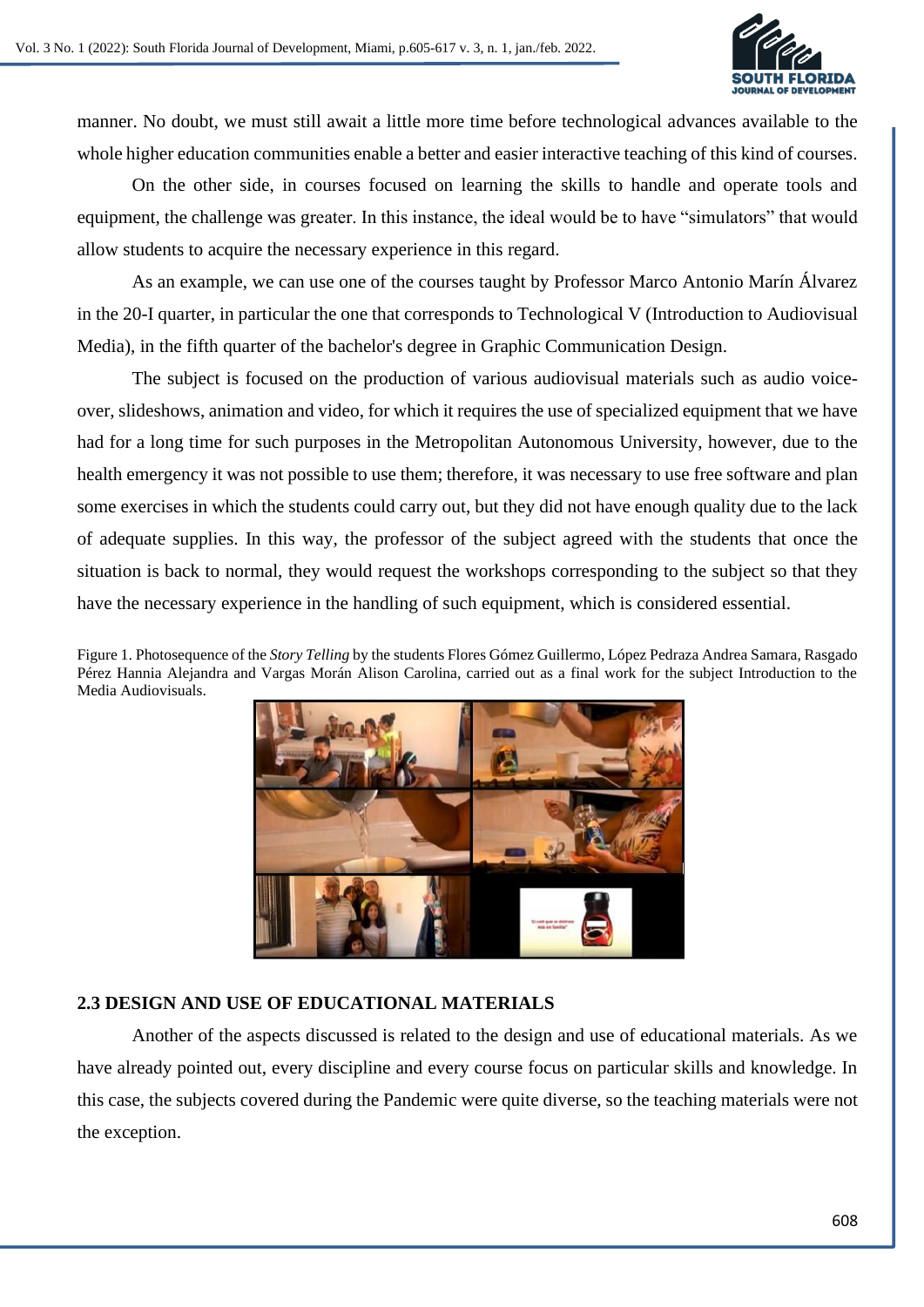

For example, in the course on Strength of Materials, given by Professor Miguel Angel Herrera to the students of architecture, we used video tutorials and specific exercises for each of the contents. The students' possibility of reviewing these materials not only allowed them to make up for sessions lost due to failures in the electric power supply or in the Internet network, but also strengthened the learning process in general. It is worth mentioning that the use of videos, along with the learning activities and the use of software, were part of a didactic strategy that is based on Piaget's theory about two principles called assimilation and accommodation. The experience in this regard was that the students highly valued these



Another of the experiences gained was related to the course of Terminal Option Topics 1 of Industrial Design, given by Professor Carlos Angulo Álvarez, which aims to provide knowledge of 3D Computer Modelling. The followed strategy was, first of all, to have the most contact and communication with the students through *WhatsApp* and using a Virtual Classroom supported by Moodle, which is a wellknown learning platform. An exercise to be performed was proposed in each session with the subject content. By means of a sketch with measurements and its visualization in isometric, this was provided at least one day before each class, likewise it was shown in real time and also a link was given which was binding to a screenshot file in video format, hosted on a personal *YouTube* channel.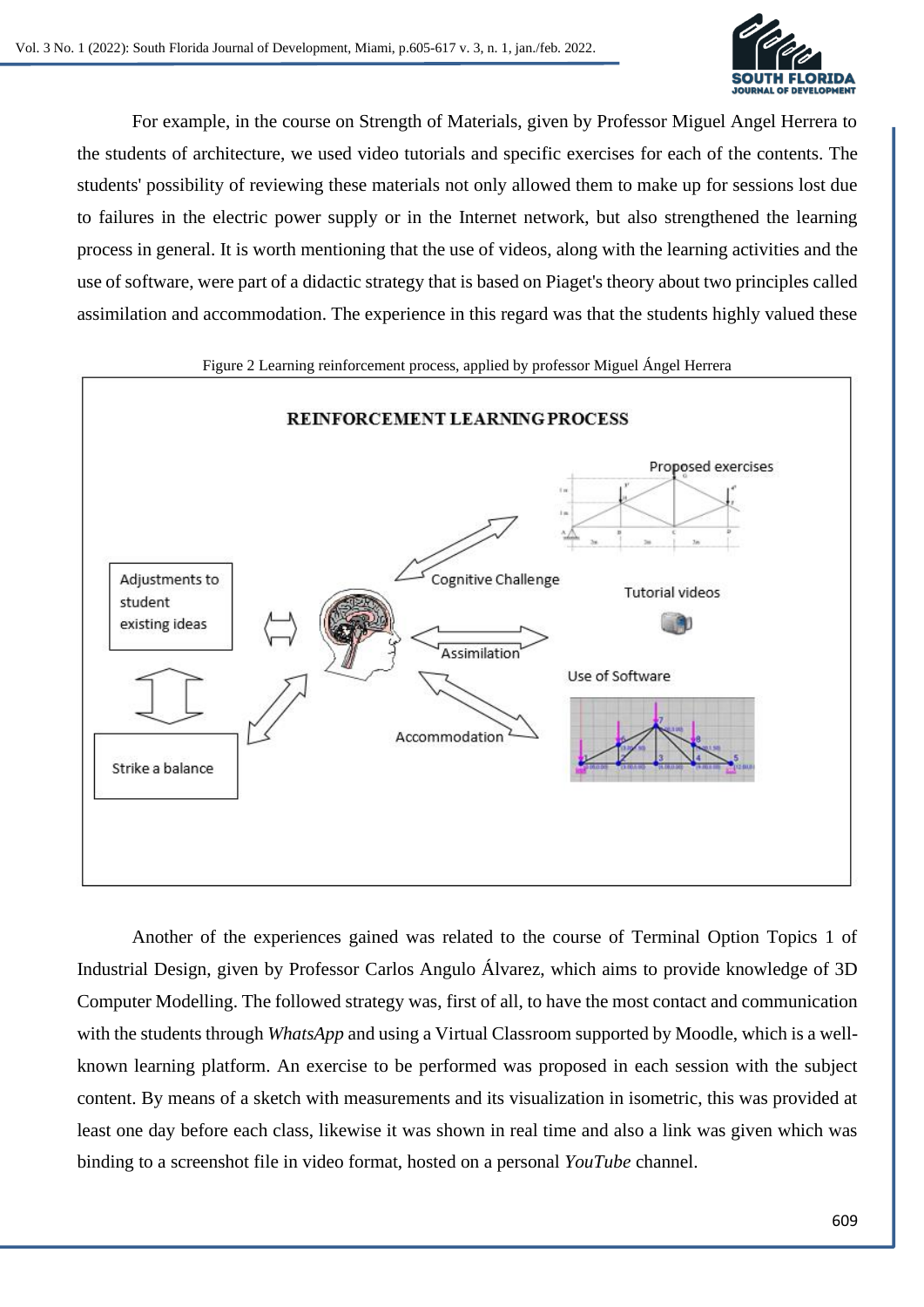

Usually, teaching of design is strongly supported by laboratories and workshops. It is here that students did not have the opportunity to manipulate or operate equipment. Virtual simulators are needed, as they have been developed for the teaching of other degrees.

In general, and through this reflective analysis, we can affirm that the subjects taken in the learning of design are mostly of a demonstrative type, which forced us to use technological resorts. But it was also very important to understand that it was not about using technology as an unfounded resource, but rather that it should be applied with clear purposes for the development of each educational activity.

Figure 3. Video uploaded to YouTube for supporting the course Terminal Option I Topics: Introduction to Three-Dimensional Modelling, by Professor Carlos Angulo Alvarez



# 2.4 COLLABORATION AND SHARING KNOWLEDGE BETWEEN PROFESSORS

One more of the strengths that became evident was the sense of solidarity between fellow professors to provide support and sharing of knowledge and experiences. The COVID-19 has affected all of us in different ways without distinction, showing its most proactive side at all levels of society. However, in a number of areas it has shown the best of many of the participants, such as humanism, empathy, solidarity, respect for life and health.

# 2.5 UNDERSTANDING TOWARDS STUDENTS

Another important experience to highlight was the empathetic and flexible relationship with the students by the professors, given that conditions resulted in a shorter trimester compared to usual. Thus, professors devised strategies to make the best use of the time by trying to cover with enough clearness every one of the topics included in the syllabus. To this end, professors developed materials and design some strategies to progress at the rate that the situation allowed. Sometimes different didactic materials were designed to those normally used in face-to-face sessions, other time learning activities had to be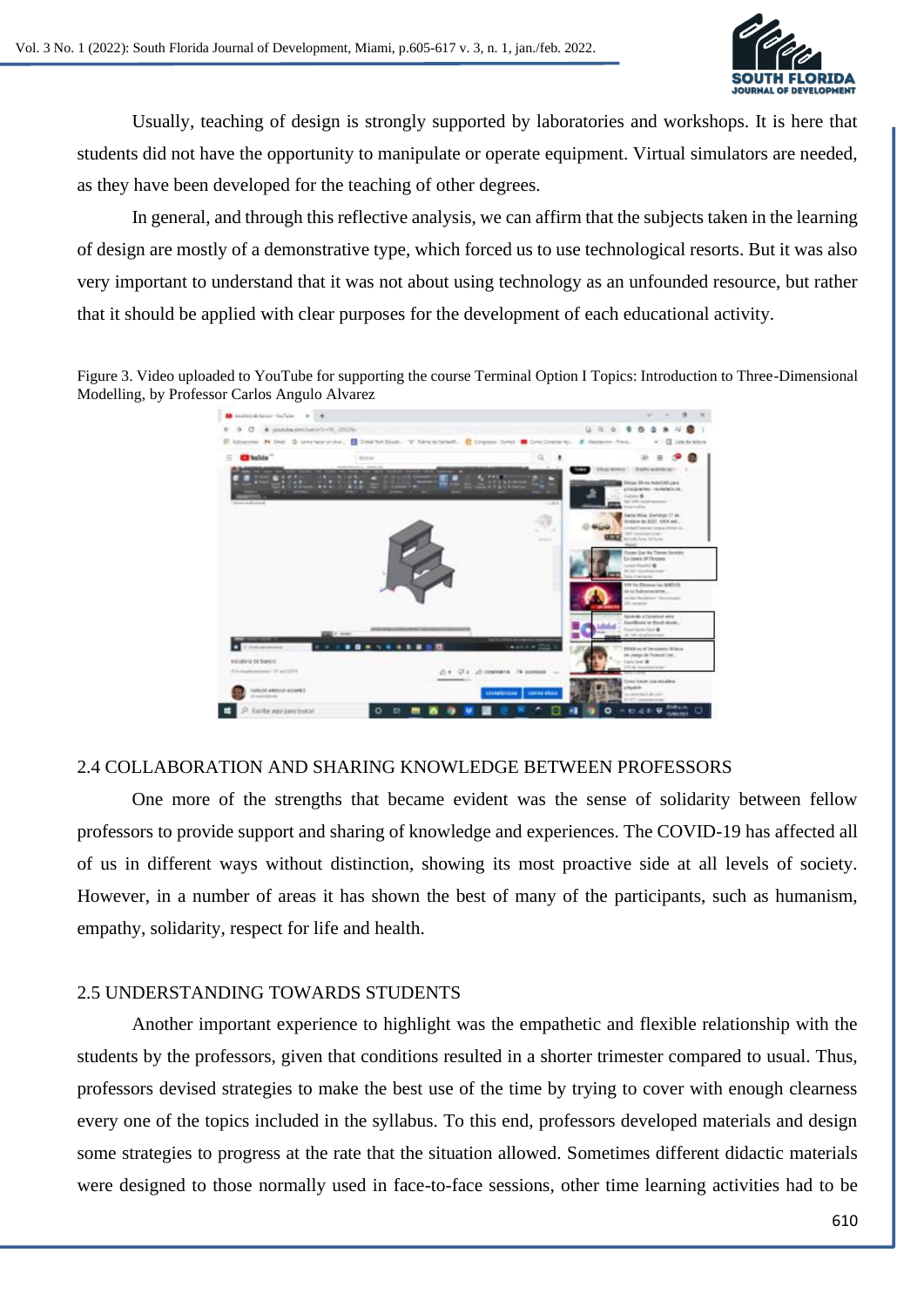

modified and materials had to be replaced by some others, and in certain cases it was even necessary to expand the virtual sessions (in accordance with the students' agreement). On the other hand, and in the face of failures in the electric power supply or Internet access in students' homes, the professors were open and flexible in the delivery and sending assignments and exams.

# 2.6 PUNCTUALITY

An important factor was the punctuality of the students in each virtual session. Due to the scheduling conditions of the distance classes, in general, there was a remarkable punctuality to start the online classes. It is to say that at the moment to start every class, most of the students were "connected". Undoubtedly, due they did not have to use transportation to go to school, they already were "on line". Another aspect that we could highlights was a proactive attitude on the part of the students in the face of this contingency.

On the other hand, professors were able to have time prior to the virtual sessions to do diagrams, tables, and drawings or any other type of information that could be useful during the session, something that in many occasions cannot be done in the face-to-face modality.

This aspect leads us to be clear that it is not a matter of inserting a face-to-face model in a remote model, but rather that each modality presents specific conditions. For example, the didactic materials to be used in a remote model should be thought out and developed in advance, since it will not be possible to use a material elaborated at the time of the class.

# **3 OPPORTUNITIES**

Opportunities are conditions external to the institution that are potentially useful for achieving success, i.e., they are situations that are exploited to achieve the institution's objectives. Agarwal says that "opportunities are the external factors that are favorable for the organization, program or project". In the same sense, Olsen (Olsen, 2007) defines opportunities as "external influences or factors that have a more direct impact on an organization than on others". It is Olsen (Ibid) himself, who argues: "The success or failure of your organization depends not only on its internal capabilities and resources (strengths and weaknesses), but also on things that happen outside its control [opportunities and threats]".

In the case of design education, during this pandemic, there were external factors that had a major impact on the development of educational activities. Some of which are described below.

# 3.1 HOME SPACE SETUP FOR REMOTE TEACHING

The migration from the physical or real classroom to the virtual classroom required, of course, to set up a space "at home" to make use of computers, cell phones or other devices necessary to carry out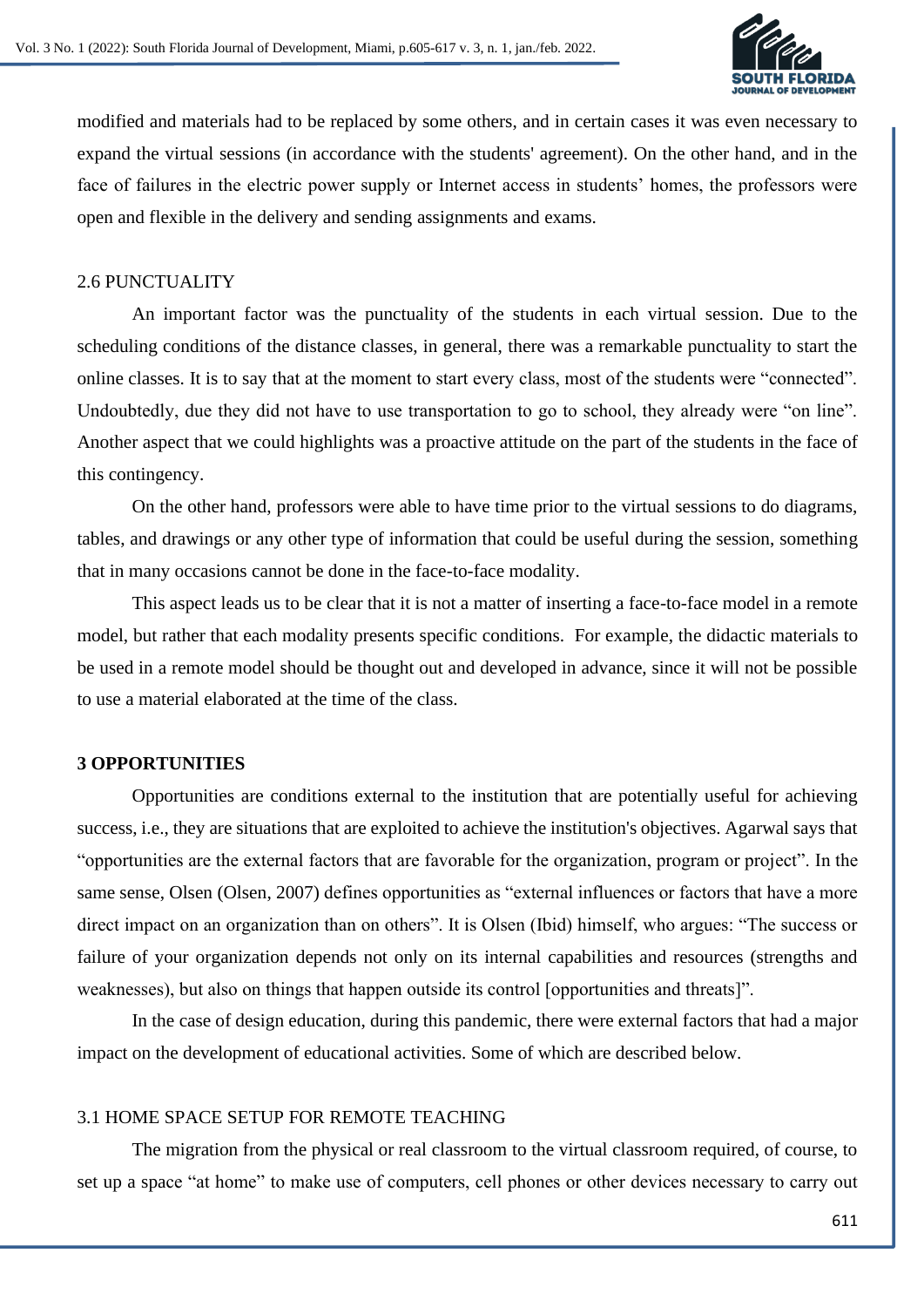

the learning activities. It is worth mentioning that in this context we could appreciate more than ever the facilities that we really have within the University but that we could not use during the pandemic.

Regarding the use of technological resources for the development of remote teaching activities, the great inequality that exists among our students became evident, because while some of them had adequate equipment and sufficient access to the internet, other students showed lack of appropriate equipment for remote connectivity, and limitations in bandwidth, so they used to connect through their cell phones, which leads to excessive consumption of data and therefore, to a higher economic expense. To all of the above, we must also add the lack of familiarity or skill in handling certain computer programs, which made this fact a clear problem of inequality.

In conclusion, the experience lived during this contingency leaves us a clear lesson: The great potential of remote teaching. Even though the University, professors, and students have been accustomed to face-to-face education, it is now time to promote and strengthen the mixed modality because each modality has its own characteristics that must be taken advantage of as a whole.

Lastly, we have also learned that we need to ensure access to free Internet in the homes of students or in easily accessible public areas, in addition to promoting the acquisition and provision of computer equipment for all students. This situation, more than an opportunity, is a big challenge.

# **4 WEAKNESSES**

According to Agarwel "Weaknesses are the internal factors that are not favorable for the organization, program, or project and should be discussed openly" (2016: 34), and proposes to focus on questions like: What factors could be improved? In this regard, we identify the follow weaknesses.

# 4.1 VIRTUAL MODE: A PENDING DEBT

The Metropolitan Autonomous University (MAU), since its founding in 1974, has shown a commitment for educational innovation in Mexico, e.g., the quarterly model, the organization by Departments instead of by faculties or schools, the creation of a Division of Sciences and Arts for Design, as the so-called "fourth area of knowledge", and many others, constituted, at the time, true educational innovations in our country.

However, this health contingency showed us that we must strengthen the extracurricular modality, not only to attend to health, environmental or other emergencies, but also to increase enrollment and, above all, to fully comply with our own legislation. We can say that the extracurricular modality continues to be a pending debt at MAU and with it, we have been losing the possibility of facing with greater success the present and future challenges derived from health, environmental or any other type of contingencies that demand a distance teaching modality.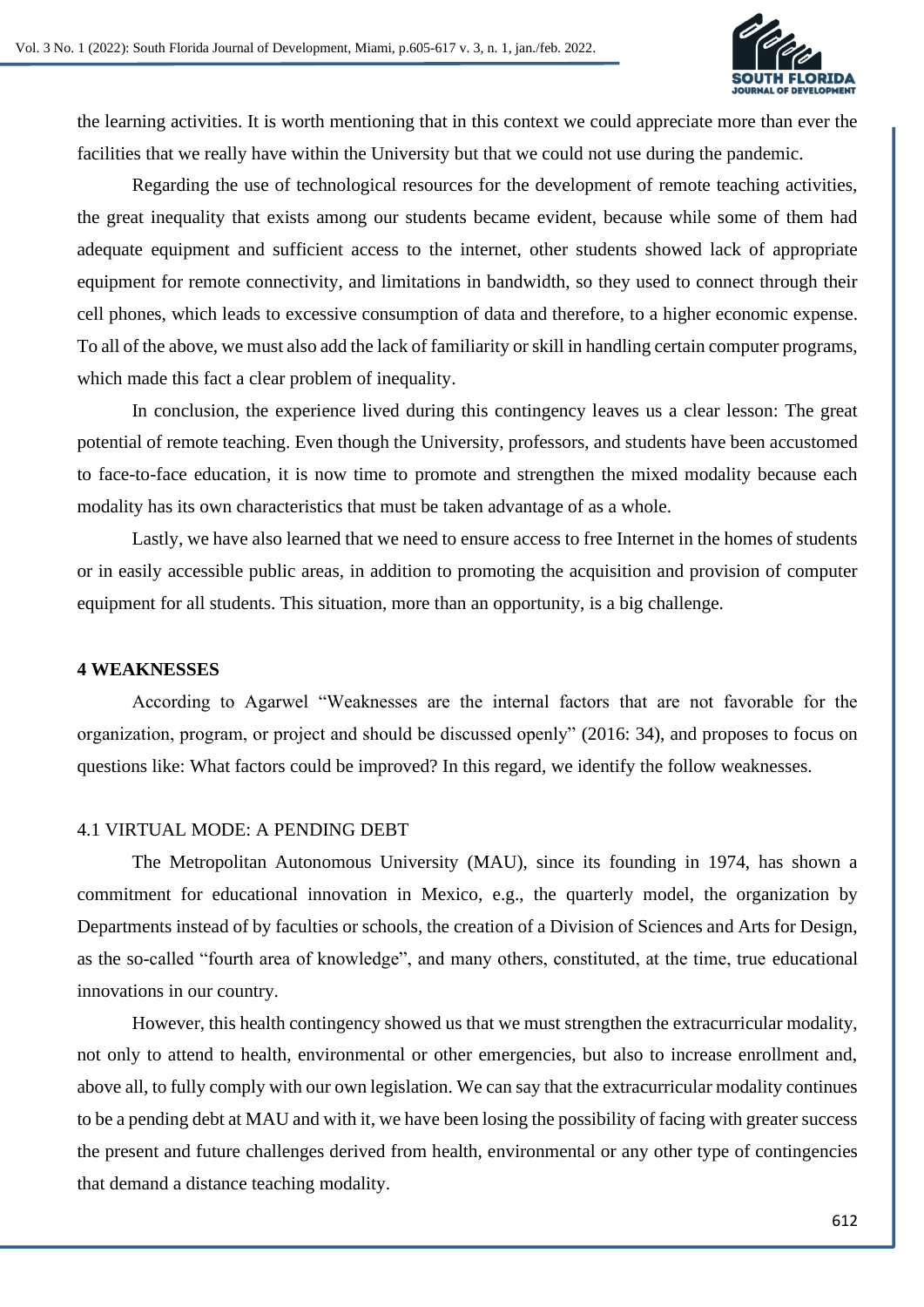

In this sense, the experience of the Emerging Remote Teaching Program (ERTP) clearly demonstrates the urgent necessity of strengthening the "extracurricular" modality in order to be better prepared for what will be a "new normal" in university teaching.

# 4.2 LACK OF ADEQUATE TECHNOLOGICAL INFRASTRUCTURE

This emergency health situation caused by Covid-19 revealed the lack of a general and adequate technological infrastructure within the reach of the entire academic community for distance education, because while for some professors and students the infrastructure and equipment they had were adequate, for others the situation was different. According to what we were able to observe, several students and professors had difficulties in carrying out their teaching activities on time. Unfortunately, we received reports of many students with this type of problem.

# **5 THREATS**

Threats are external and internal factors that can have a significant negative impact on the performance of the activities and the achievement of the planned objectives. In this regard, Quincy et al. points out that "Threats are internal and external influencing factors in the environment that could cause trouble for the function or project"(2012:1)

# 5.1 TECHNOLOGY IS NOT ENOUGH TO ENSURE EFFECTIVE LEARNING

Although teaching involves different kinds of contents, most of them include learning in the cognitive domain. In this sense, learning does not happen by mere reception, but it is necessary for the student to process the information internally. Thus, from a constructivist point of view, the delivery of readings or other educational materials is not enough. It is essential that these activities be accompanied by cognitive actions that students must perform and that imply thinking skills such as associate, analyzing, comparing, explaining, applying, etc.

Based on this, in subjects related to mathematics and physics, for example, two kinds of didactic resources were used in addition to the real-time exposition and explanations: the design, production, and delivery of video tutorials and the development of problems that students had to solve as a key part of their educational activities.

While these strategies worked well for this type of course, it is clear that it is not valid for the development of every type of learning. As we know, in design education there are other types of knowledge besides cognitive ones. There are contents that can only be developed with the "learning by doing" approach.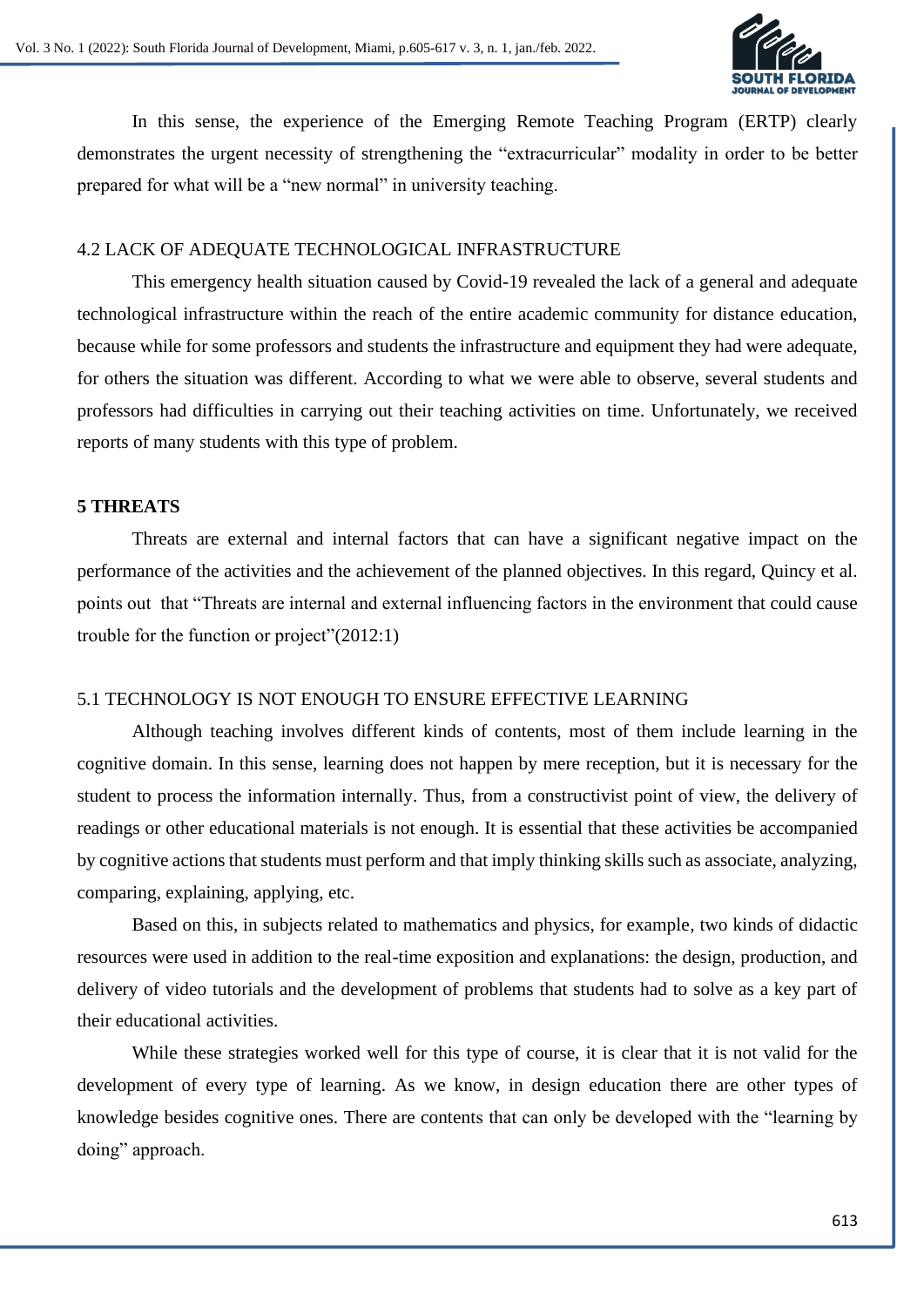

However, in the face of all the challenges that students and teachers had to face, we must highlight the open and resolute disposition of the entire academic community in the pandemic situation, adjusting the times asynchronously to provide feedback, given that during these sessions not all the knowledge can be processed, but rather time is required to process and assimilate the information. Feedback was essential in this situation.

# 5.2 EYE CONTACT AND HUMAN INTERACTION

Although in general terms, we consider the ERTP experience to have been favorable, we must recognize those aspects that were lost in many cases. Among them are, of course, the impossibility of accessing design workshops and laboratories. Also, the lack of access to materials and printers that can only be found in specialized stationery stores.

A factor that in most cases affected the students was the lack of visual and physical contact, which is usually fundamental in the development of face-to-face classes in the development of face-to-face classes. We fully agree with what Andere Martínez points out "in spite of the benefits of the benefits of distance education, it does not match what was achieved and what will be achieved with face-to-face education" (Andrade Martínez, 2020:36)

# 5.3 LEARNING ASSESSMENT

Learning assessment was undoubtedly another major challenge. On subjects related to mathematics and physics, for example, the model of evaluating is still fundamentally based on face-toface exams. In this regard, Cuellar et al. Identify the following levels of self-identification of students for learning exams:

- a) Basic level: Access to virtual platforms via ID and custom passwords is personal and nontransferable information that de facto identifies students. Improper and fraudulent use of these identification keys can have legal consequences.
- b) Average level: equivalent to an in-person evaluation. In a videoconference, they are asked to show the camera an identification card (code or other equivalent documents with the student's name, surname, identification number and photograph) before taking a test.
- c) High level: biometric identity checks are carried out. It requires prior registration of students, installation on their equipment of complementary tools, and authorization to use the webcams and/or contents of the work desk. (Cuellar Rodríguez, Rincón Pardo, & Benítez Ramírez, 2021: 4489)

In our case, only students officially enrolled at the University had access to the courses. In some cases, professors required students to have their cameras, but for others this was seen as a way of violating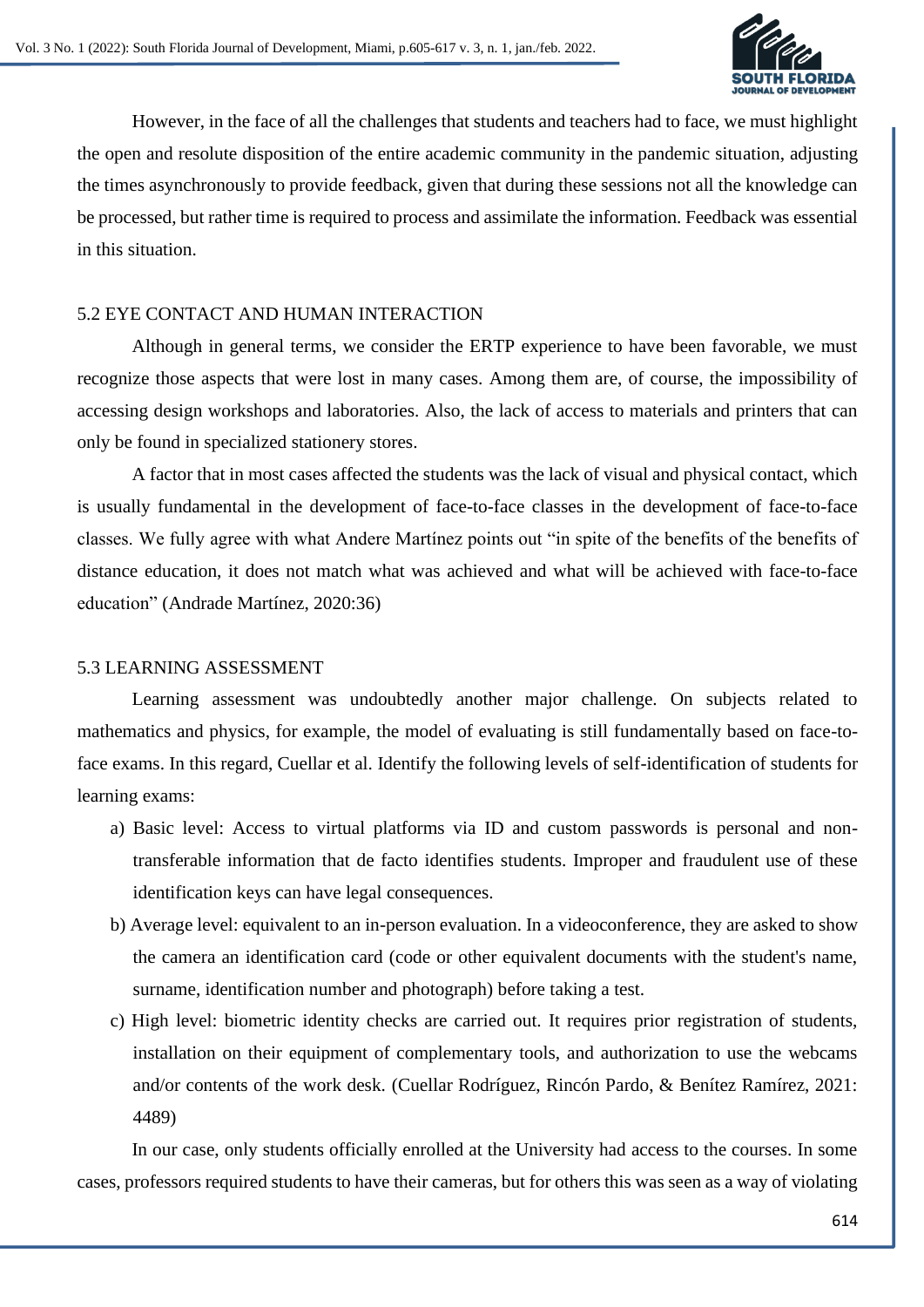

the privacy of the students' homes. Taking this type of evaluation of a distance learning setting, there is a big risk because the exchange of information in real time among the students is a great temptation. In this particular case, the experience has shown us an apparent increase in the average performance. The students obtained better grades in these subjects than the average in the face-to-face modality.

On the other hand, in the courses linked to the development of design projects, and given the lack of workshops and laboratories commonly used for teaching of design, professors had to be creative and flexible to provide advice to students and follow up on their own projects, which made it necessary to assist students even outside class time, in addition to dealing with the lack of tools and equipment to carry out the teaching in the best possible manner.

It is clear that such drastic change of educational conditions implied strong changes in other ways as well. One of those which generated the most debate was the question: to which extent can we trust the student; that is, to which extent can we be sure that the tasks, activities, and exams were done by the student him/herself with no help from anyone else or by impersonating someone else?

In this regard, we concluded that a shift in modality and conditions also demanded a change of paradigm in the trust that the teacher places in his or her students. This trust, however, cannot be totally open in all cases.

# **6 CONCLUSIONS**

It is clear that the goal that Mexican society has given to the Metropolitan Autonomous University has reaffirmed the purpose for which it was created. In teaching, research and cultural dissemination, the pandemic made us look for new ways of working, and it made it clear to us that the most important thing was for our students to return to their educational activities in the best way that the situation allowed us. With a broad sense of responsibility, teachers, students and our University, we worked with ERTP, taking care of the health of all members of the community equally.

We must respect and enforce the mission, vision, and values that have distinguished MAU throughout its history, sparing no effort. New challenges exist and our responsibility is to adjust to them, preparing ourselves in the areas where we are lacking. Above all, we have the responsibility to make a diligent use of the technological means at our disposal, substantially changing our educational strategies in order to make them more efficient.

Social distancing and remote education should not mean a feeling of isolation for students. Nowadays, we must be closer than ever to our learners. We are well aware of the psychological effects of social isolation. This is why it is important to offer a warm welcome to students and colleagues.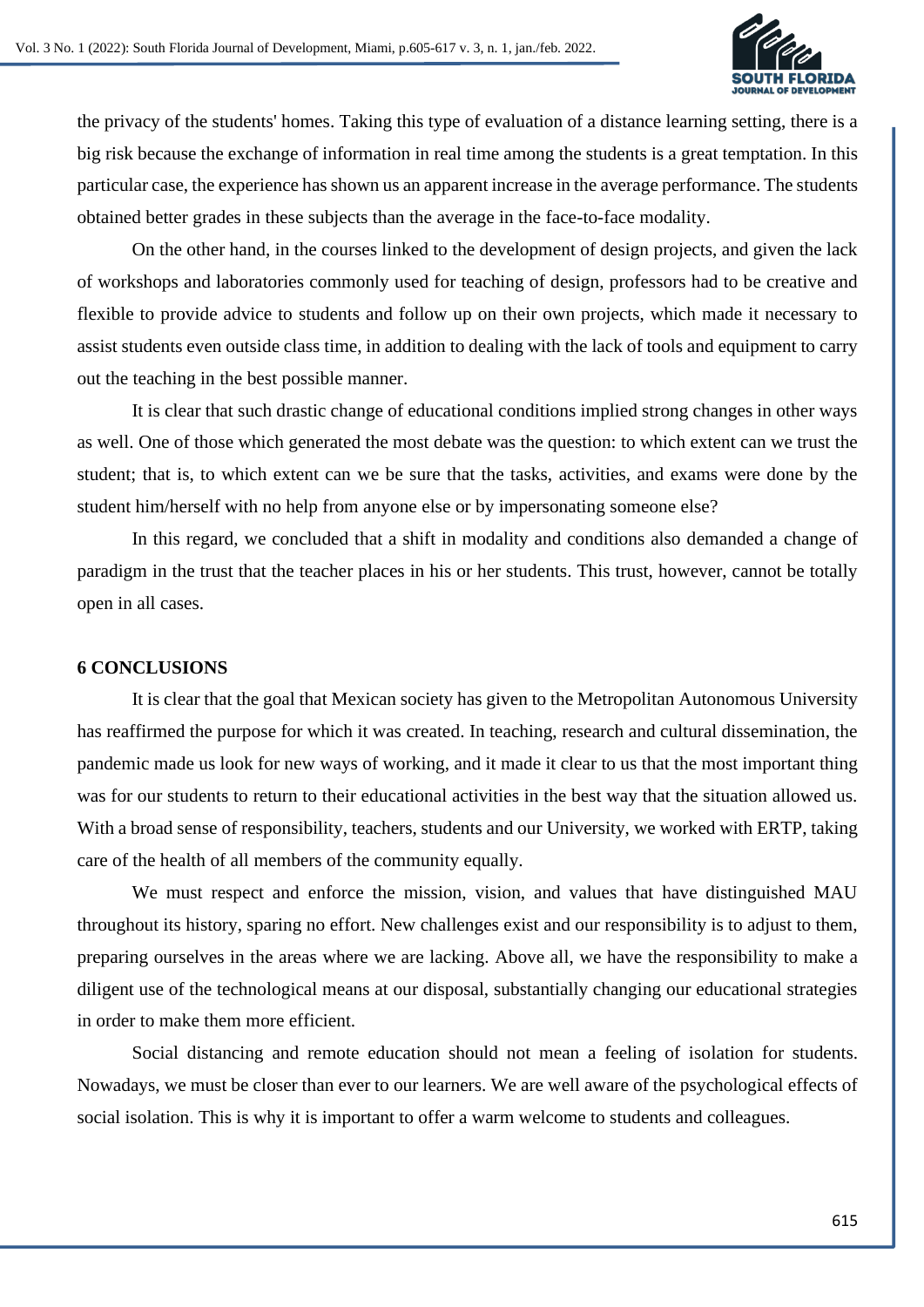

This first experience related ERTP should be used to strengthen the basis of online teaching in the future, also involving students in their professional practices, and their social commitment, taking advantage of them in a continuous improvement. It is necessary to understand that the University is not just its facilities (laboratories, classrooms, library, etc.), but a strengthened community of administrators, academics and students, regardless of where each one of its members located.

The paradigm shift has shown professors how to be innovative. It is essential to continue to do so, to dare to modify ingrained habits or rigid styles of teaching. Face-to-face and distance teaching is here to stay, so the methodologies for teaching our classes must be attractive and innovative enough to captivate the student, in an integral way with simulators, didactic materials, collaborative work, services from the home office, personalized and asynchronous consulting. According to our experience in the context of the Covid-19, we can say, that "At the university level, the urgent transformation of classroom classes into an online format has been carried out in a way that can be described as generally acceptable, although the measures taken have been adapted with urgency and not with a well-considered, a priori plan to teach a subject with a completely online methodology" (Cuellar Rodríguez, Rincón Pardo, & Benítez Ramírez, 2021: 4480-4481).

The situation, we were going through, made clear to us that rigid teaching models are doomed to become obsolete. A cutting-edge university requires professors willing to continue their training in the required areas with the firm belief that they will offer the best in every scenario, in the face of every challenge. In this scenario, professors must be better at teaching the different topics. As Torres says, "Teaching is a complex process that requires teachers to organize their methodology, the materials they will use, in such a way that the contents are easy for students to understand so that there is construction of knowledge" (Torres Torres, Salavarria Barco, & Mera Velásquez, 2021: 3906).